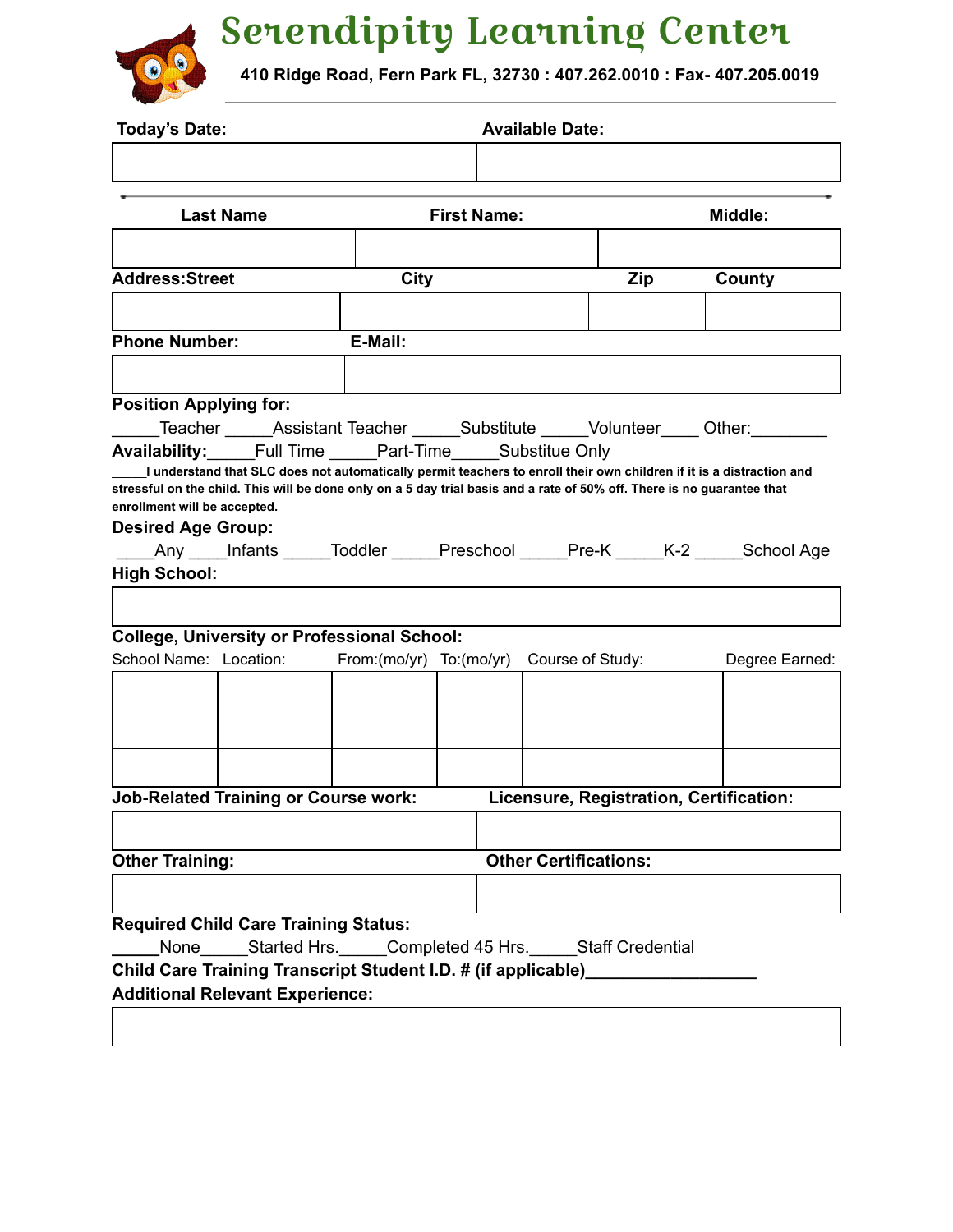| <b>Background Information:</b>                                                                               |      |
|--------------------------------------------------------------------------------------------------------------|------|
| NOTE: A "YES" answer to these questions will not automatically bar you from employment. The nature,          |      |
| job-relatedness, severity and date of the offense in relation to the position for which you are applying are |      |
| considered [see §112.011, F.S.]                                                                              |      |
| Have you ever been convicted of a felony or a first-degree misdemeanor? yes                                  | - No |
| If Yes, what charges?                                                                                        |      |
| Have you ever worked in a facility that has had a license denied, revoked, or suspended in any               |      |
| state or jurisdiction or has been the subject of a disciplinary action or been fined while employed          |      |
| yes No- If Yes, Explain:<br>in a child care facility?                                                        |      |

**Are you over the age of 18?**\_\_\_\_yes\_\_\_\_No **Citizenship:** The state of Florida hires only U.S. citizens and lawfully authorized alien workers. You will be required to provide identification and either proof of citizenship or proof of

authorization to work in the U.S. **Are you a U.S. Citizen?** \_\_\_\_yes\_\_\_\_No

**Languages Spoken: Sign Language Knowledge:**

| If not, are you legally authorized to accept employment with the specific hiring authority |     |  |  |
|--------------------------------------------------------------------------------------------|-----|--|--|
| to which you are applying?                                                                 | ves |  |  |

 $\mathcal{L}_\text{max}$  and  $\mathcal{L}_\text{max}$  and  $\mathcal{L}_\text{max}$  and  $\mathcal{L}_\text{max}$  and  $\mathcal{L}_\text{max}$  and  $\mathcal{L}_\text{max}$ 

## **Have you lived in any other state besides Fl in the last 5 years?**

| How did you hear about Serendipity Learning Center?                                       |                             |                                                                                  |                            |     |                    |  |
|-------------------------------------------------------------------------------------------|-----------------------------|----------------------------------------------------------------------------------|----------------------------|-----|--------------------|--|
|                                                                                           |                             |                                                                                  |                            |     |                    |  |
| Do you have any relatives that work for Serendipity? ves                                  |                             |                                                                                  |                            | No. |                    |  |
| If yes, Who?                                                                              |                             |                                                                                  |                            |     |                    |  |
| Work History, Please list the past 5 years & any related experience (starting w/ the most |                             |                                                                                  |                            |     |                    |  |
| recent):                                                                                  |                             |                                                                                  |                            |     |                    |  |
| 1.   Company Name__________________________________Job Title____________________          |                             |                                                                                  |                            |     |                    |  |
|                                                                                           |                             | Supervisor_______________________________Telephone______________________________ |                            |     |                    |  |
|                                                                                           |                             |                                                                                  |                            |     | <b>May Contact</b> |  |
|                                                                                           | Street & No. City State Zip |                                                                                  |                            |     |                    |  |
| Dates of employment______________to______________Hourly/Salary Rate___________            |                             |                                                                                  |                            |     |                    |  |
|                                                                                           |                             | month/year month/year                                                            |                            |     |                    |  |
| <b>Job Duties:</b>                                                                        |                             |                                                                                  | <b>Reason for leaving:</b> |     |                    |  |
|                                                                                           |                             |                                                                                  |                            |     |                    |  |
|                                                                                           |                             |                                                                                  |                            |     |                    |  |
| Supervisor______________________________Telephone_______________________________          |                             |                                                                                  |                            |     |                    |  |
| <b>Address:</b>                                                                           |                             |                                                                                  |                            |     | <b>May Contact</b> |  |